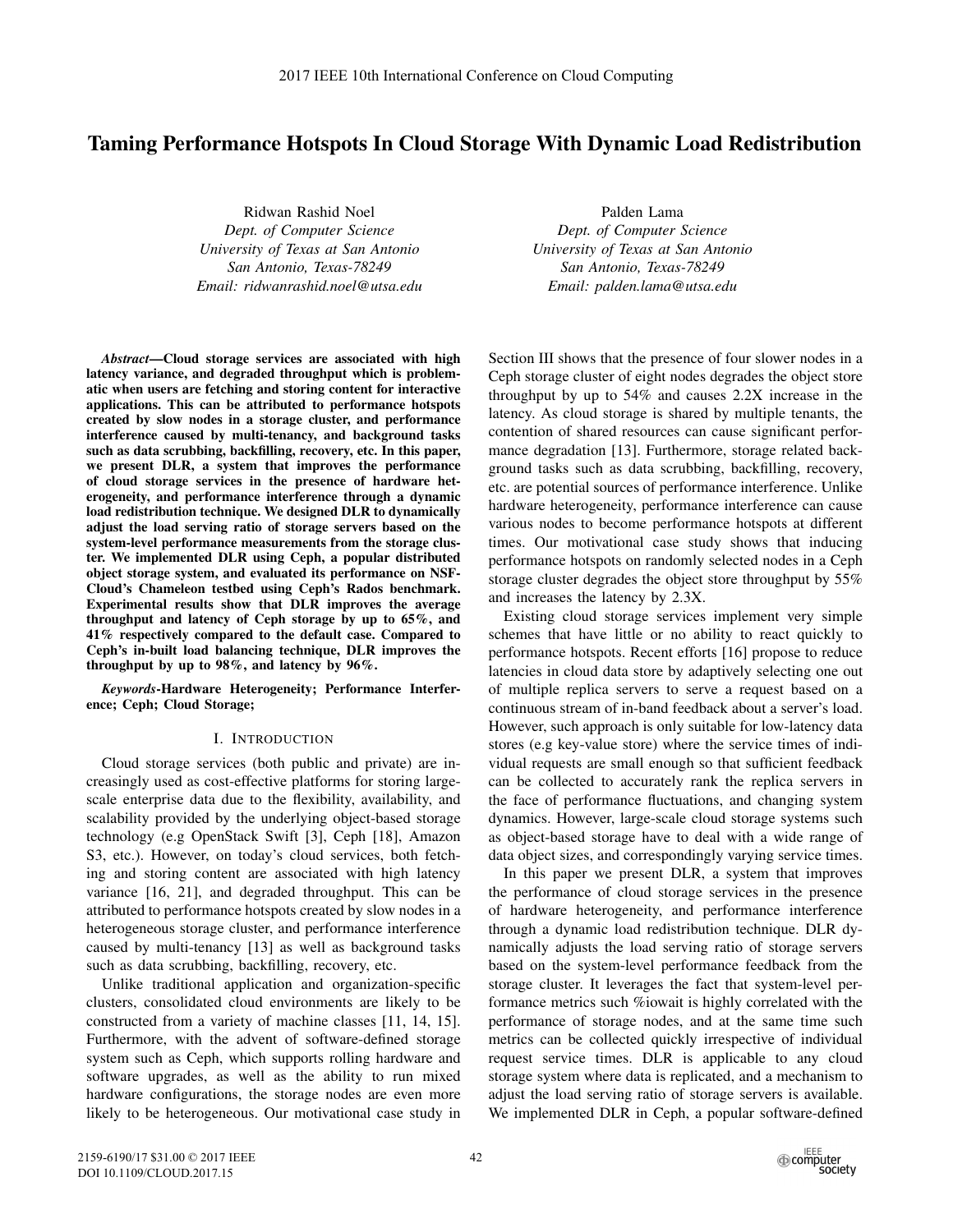

(a) Throughput Degradation due to Hard-(b) Latency Degradation due to Hard-(c) Throughput Degradation due to Per-(d) Latency Degradation due to Perforware Heterogeneity ware Heterogeneity formance Interference mance Interference

Figure 1: Performance Degradation due to Hardware Heterogeneity and Performance Interference

storage (SDS) solution based on a fully distributed, reliable and autonomous object store. Performance evaluation was conducted on a Ceph cluster built using NSFCloud's Chameleon testbed. Similar to others [10, 17] we ran Rados Bench, an in-built benchmarking program, to measure the performance of Ceph object store. As a baseline for performance comparison, we used Ceph in the default mode, and also applied Ceph's in-built load balancing technique. Experimental results show that DLR improves the average throughput and latency of Ceph storage by up to 65%, and 41% respectively compared to the default case. Compared to Ceph's in-built load balancing technique, DLR improves the throughput by up to 98%, and latency by 96%.

The rest of the paper is organized as follows. Section II provides background studies, and Section III describes about the motivations and challenges of this work. Section IV discusses the DLR system architecture and design. Section V evaluates the proposed system using Ceph's Rados benchmarks. Section VI outlines related work. Section VII summarizes our contribution and discusses future work.

## II. BACKGROUND

Ceph is an open source software-defined storage (SDS) solution, which is gaining increasing popularity due to its robust design and scaling capabilities. It provides all data access methods (file, object, block) and appeals to IT administrators with its unified storage approach. Its core, RADOS, is a fully distributed, reliable and autonomous object store [20]. Ceph's building blocks are called *OSDs Object Storage Daemons*, which are responsible for storing objects on local filesystems, as well as working together to replicate data, detect and recover from failures, or migrate data when OSDs join or leave the cluster. Ceph OSD Daemons create object replicas on other Ceph Nodes to ensure data safety and high availability.

Ceph uses a pseudo-random placement algorithm called CRUSH (Controlled Replication Under Scalable Hashing)[19], which allows OSDs and clients to compute object locations instead of looking them up in a centralized table. Then clients can directly interact with the OSDs for I/O. The CRUSH map also allows for defining hierarchies of

failure domains for placing object replicas at different levels, e.g. disk, host, rack and room. Based on these hierarchies and on CRUSH rules, CRUSH maps objects to placement groups (logical aggregations of objects inside one pool) and then maps each placement group to one primary OSD, and some replica OSDs. A Ceph client always reads data from the *primary OSD*. While writing, the client writes data to primary OSD, and then replicates the data to the other OSDs.

Ceph monitors are responsible for maintaining the cluster map, which includes information on the cluster topology, a list of OSDs, pools, placement groups, and mapping of placement groups to OSDs. Clients contact one of the monitors to obtain the most recent cluster map. Ceph exposes different interfaces to storage: a POSIX-compliant filesystem (CephFS), block storage (Rados Block Device/RBD) and a RESTful API (Rados Gateway). Clients can directly access RADOS through librados, with support for several programming languages, including: C/C++ and Python.

## III. MOTIVATION

### *A. Effect of Hardware Heterogeneity*

To study the impact of hardware heterogeneity on cloud storage performance, we setup an eight node Ceph cluster on the NSF Cloud's Chameleon testbed, and simulate low I/O bandwidth on four of the nodes by running fio [2] benchmark in the background. We run the Rados Bench in write, sequential read, and random read modes on the Ceph cluster with and without heterogeneity. Each experiment is repeated three times, and the average performance is reported. As shown in Figures 1a and 1b, the presence of four slower nodes in a Ceph storage cluster of eight nodes degrades the object store throughput by up to 54% and causes 2.2X increase in the latency.

## *B. Performance Interference*

Unlike hardware heterogeneity, performance interference from various sources are likely to cause time-varying performance hotspots across various cloud storage nodes. To study the impact of performance interference on cloud storage performance, we run fio random read benchmark in four randomly selected nodes in the Ceph cluster, and repeated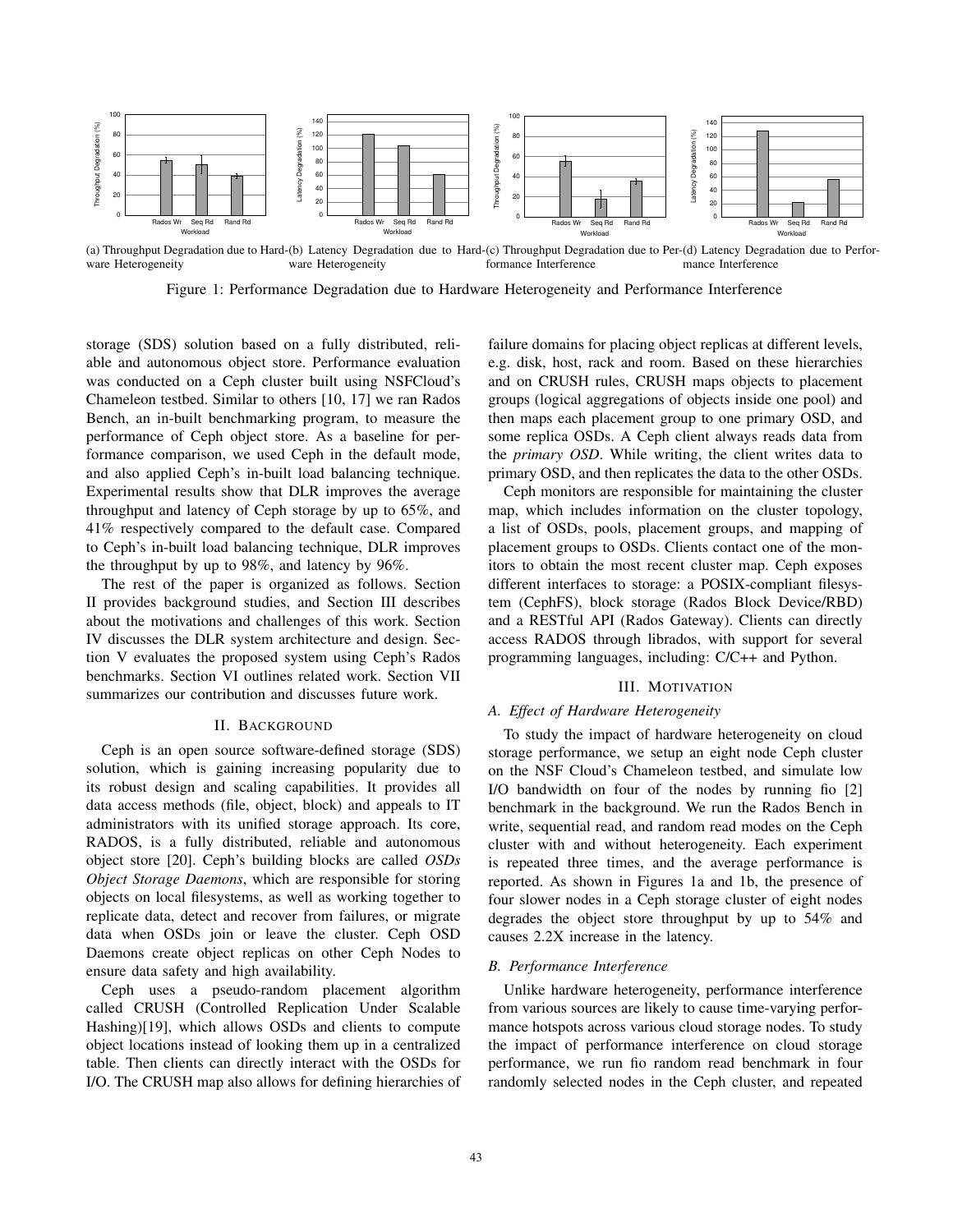

Figure 2: System Architecture

the process after 90 second interval. We measure the average throughput, and latency of Rados Bench with and without performance interference. Figures 1c and 1d, show that inducing performance hotspots on randomly selected nodes in a Ceph storage cluster degrades the object store throughput by up to 55% and increases the latency by 2.3X.

### IV. DESIGN

#### *A. System Architecture*

The DLR system architecture consists of two main modules: the Performance Monitor and Affinity Controller. The modules run as daemon processes on Ceph admin node. The Performance Monitor periodically measures the systemlevel performance metrics of the OSDs, and sends the performance data to the Affinity Controller module. The Affinity Controller processes the performance data and updates the primary affinity values of the OSDs according to a dynamic affinity control algorithm. In Ceph, each OSD is associated with a primary affinity value between 0 and 1, which determines the probability that the OSD will act as the primary OSD. Hence, primary affinity can be used as a mechanism to control the load serving ratio of an OSD. The Affinity Controller invokes the Ceph monitor to update the OSDmap of the Ceph cluster so that the new primaryaffinity values of the OSDs take effect. Figure 2 shows the high level overview of our proposed architecture.

### *B. Performance Monitor*

The Performance Monitor relies on system level performance metrics as an indicator for detecting performance hotspots in a cloud storage cluster. Since disk I/O is a major source of performance bottleneck for data-intensive applications, we study I/O related performance metric, %iowait, and its correlation with the observed object store performance. %iowait metric provides the percentage of time that the CPU or CPUs are idle during which the system has an outstanding disk I/O request. Figure 3 shows the average %iowait values among the OSDs, and the performance of Rados Bench Sequential Read for various server load mixes. A,B,C,D,E denote the server load mixes in which we run the fio benchmark with increasing job sizes (A=250MB, B=500MB, C=1GB, D=2GB, E=4GB) as background jobs



Figure 3: Effect of average %iowait values on Rados Performance



Figure 4: Effect of the variance of %iowait values on Rados Performance

to introduce disk I/O contention on all the OSDs. The configuration details of fio is given in Section V-B. As shown in Figure 3, as the average %iowait values among the OSDs increases, the Rados throughput decreases. We got similar results for other Rados benchmarks. We further study the relationship between the variance of %iowait values among the OSDs, and the observed object store performance by running various server load mixes. Figure 4 shows that increase in the variance of %iowait values among the OSDs is correlated with the decrease in Rados throughput.

## *C. Affinity Controller*

The Affinity Controller periodically adjusts the primaryaffinity of the OSDs according to the dynamic affinity control algorithm given in Algorithm 1. In the algorithm, we apply three threshold values to control the change in the primary-affinity values of the OSDs. The first threshold,  $\theta_h$ is used to determine if the %iowait value of an OSD is high enough to consider a decrease in its primary-affinity value. If the %iowait value is larger than  $\theta_h$ , we check if  $(\delta_2)$  the relative difference between the OSD's %iowait value, and the average %iowait among all OSDs is greater than the second threshold,  $\theta_i$ . This relative difference represents the extent of load imbalance in the cluster. If the load imbalance is high enough, we decrease the primary affinity of the corresponding OSD by the sum of  $\delta_1$ , and  $\delta_2$ . Here,  $\delta_1$  is the normalized difference between the OSD's %iowait value,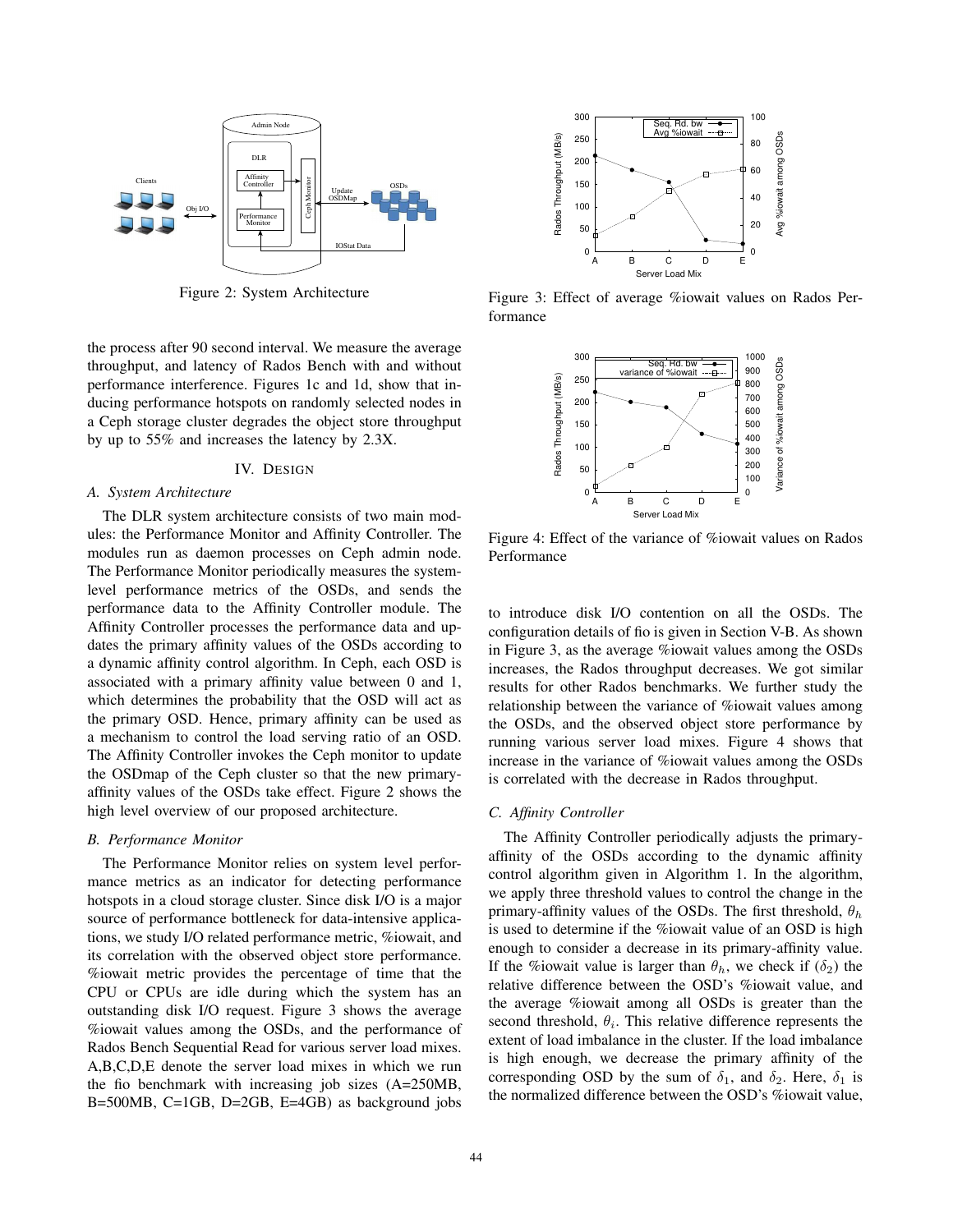

Figure 5: Effect of threshold values on Rados Performance

and the upper threshold  $\theta_h$ . We set the lower limit on the primary-affinity value as 0.1. We apply a third threshold,  $\theta_l$ to determine if the %iowait value of an OSD is too low, indicating that the OSD is no longer a performance hotspot. If the condition is met then we increase the primary-affinity aggressively to the maximum limit of 1. The control interval of the Affinity Controller is set to be 20 seconds. If this duration is too small, the measurement of %iowait value can be noisy, and if the duration is too large then the controller will be less sensitive to the performance hotspots.

Algorithm 1 Dynamic Affinity Control Algorithm

1: **Variable:** *n*: total number of OSDs,  $\theta_h$ : threshold1,  $\theta_i$ : threshold2,  $\theta_l$ : threshold3, *iow*: %*iowait values* for an OSD, φ: percentage difference from average %iowait value for an OSD,  $\alpha$ : current primary-affinity value of an OSD

```
2: while True do
```

```
3: avg_{iow} = \sum_{i=1}^{n} (iow_i/n)4: for i in n \overrightarrow{do}5: if (iow_i > \theta_h) then
6: \delta_1 \leftarrow (i \omega_i - \theta_h)/1007: \phi_i \leftarrow (iow_i - avg_{iow})/iow_i8: if (\phi_i > \theta_i) then
9: \delta_2 \leftarrow (\phi_i - \theta_i)10: \alpha_{i+1} \leftarrow max(0.1, (\alpha_i - (\delta_1 + \delta_2)))11: end if
12: else
13: if (iow_i < \theta_l) and (\alpha_i < 1) then
14: \alpha_{i+1} \leftarrow 115: end if
16: end if
17: end for
18: end while
```
## *D. Threshold Parameter Tuning*

It is important to tune the threshold values used in Algorithm 1 to optimize the performance of DLR approach. From our observation and also from the results shown in Figure 3, we found that if the %iowait value of an OSD exceeds 50, the overall performance degrades drastically. So we set the value of  $\theta_h$  to be 50.  $\theta_l$  is set to be 20. For tuning the value of  $\theta_i$ , we ran Rados bench with various thresholds while inducing performance hotspots on random nodes. In all cases, we found that setting  $\theta_i$  to be 0.2 gives the best Rados performance overall, e.g. Figure 5 shows the throughput of Rados Sequential read for various  $\theta_i$ .

## V. EVALUATION

## *A. Testbed*

For the experiments we setup an 8-node Ceph storage cluster on the NSFCloud's Chameleon testbed. One extra node is used as the Ceph Admin. Each node is equipped with 2.3GHz Intel Xeon dual-core processor E312xx (Sandy Bridge). The nodes run Ubuntu Linux 14.04.1 LTS with kernel 3.13.0 and each has 40GB of hard disk space and 4GB of memory. Ceph version 9.2.1 (Infernalis-stable) is used. The Ceph admin node is also configured as the Ceph monitor node of the cluster. The Ceph cluster has three pools with 512 placement groups and a replication factor of 2.

## *B. Benchmarks*

Ceph comes with an inbuilt benchmark known as RADOS bench which is used to measure the performance of a Ceph object store. It has a command line interface, where one can pass different parameters, such as: I/O operation (Write, Sequential Read, Random Read), number of concurrent operations, duration of run or object size. RADOS Write bench simply writes out objects to the underlying object storage as fast as possible, and Rados Sequential Read and Random Read reads the objects in sequential and random order respectively. The performance metric used for Rados Write and Sequential Read is the throughput (MB/s), and the metric for the Rados Random Read is the IOPs. The latency for the Rados bench is also measured. In our experiments, we run fio (version 2.1.3) as background processes on the OSDs to induce performance hotspots. We use the default fio blocksize (4KB), libaio ioengine, iodepth of 16 and ran 4 parallel randread jobs of size 2GB each.

As a baseline for performance comparison, we used Ceph in the default mode, and Ceph with its in-built load balancing technique called Ceph osd-reweight-by-utilization[1]. This technique reduces the weight of the heavily overused OSDs to load balance the cluster. Reducing the weight of overloaded OSDs is expected to improve the overall performance as data is moved from the over utilized OSDs to the OSDs that have average utilizations below a given threshold.

### *C. Addressing the Impact of Hardware Heterogeneity*

For simulating a heterogeneous storage cluster, we run fio random read benchmark as background processes on half of the OSDs in the Ceph cluster. In this setting, we run the three Rados Benchmark (Write, Sequential Read and Random Read) for a duration of 180 seconds each with default object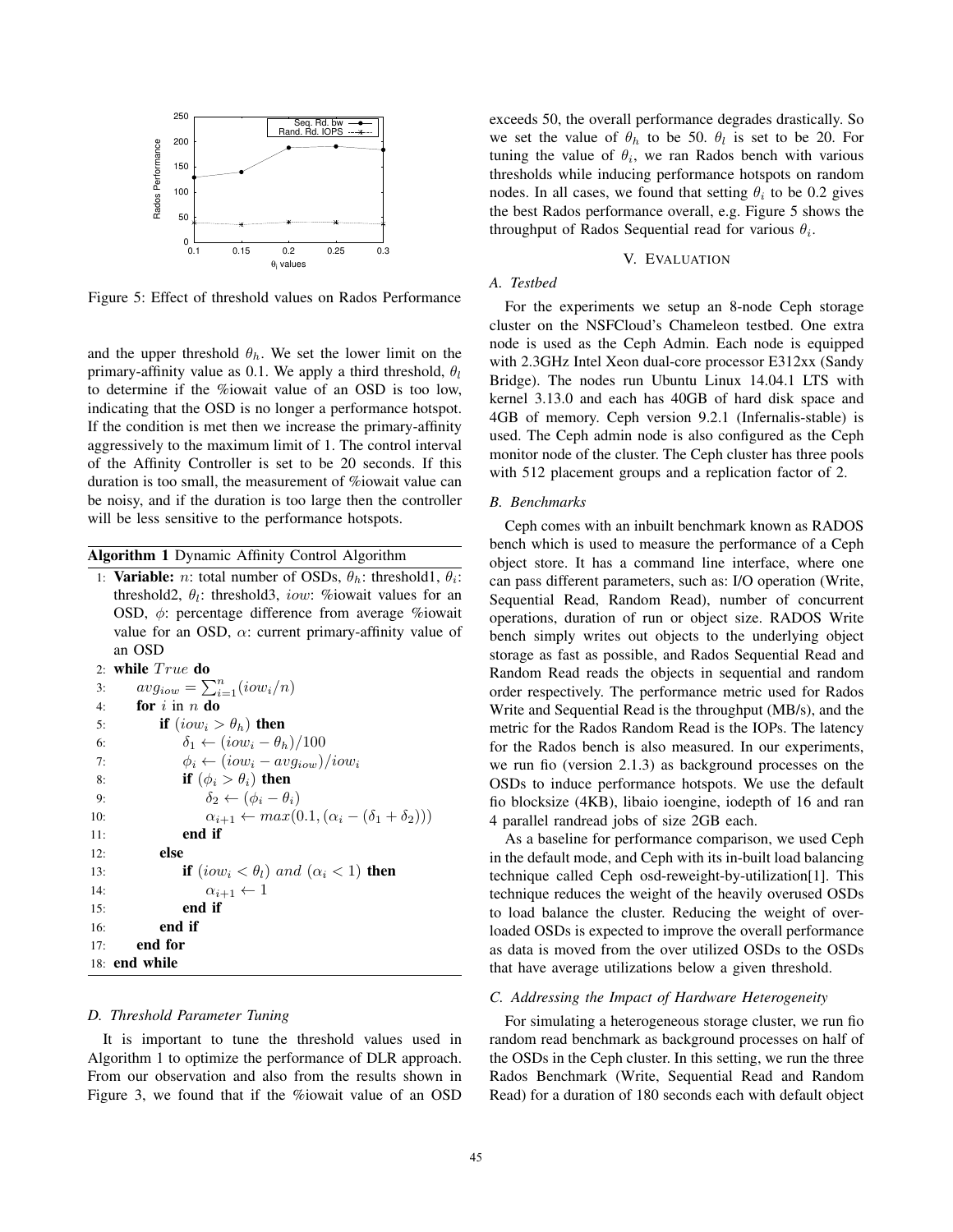

Figure 6: Comparison of Normalized Rados Performance among default approach, reweight-by-utilization and DLR in the case of Hardware Heterogeneity



Figure 7: Comparison of Average Rados Performance among default approach, reweight-by-utilization and DLR during different time interval in the case of Hardware Heterogeneity

size of 4MB and 16 concurrent I/O operations. All of the experiments are run 3 times and the average performance and standard error is measured. The OS cache was cleared after each run to remove any effects of caching.

Figure 6a and Figure 6b compare the normalized Rados throughput and latency among the default mode, reweightby-utilization, and DLR. The average performance is normalized according to the performance of the default Ceph mode. As shown in Figures 6a, and 6b, DLR significantly outperforms the Ceph default, and reweight-by-utilization case. Compared to default Ceph, DLR improves the Sequential Read throughput by 45%, and the Random Read IOPs by 65%. DLR achieves 30% improvement in Sequential Read latency and 41% improvement in Random Read latency. The superior performance of DLR is due to its ability to mitigate performance hotspots through dynamic affinity control. Figure 6c shows the change in the primary-affinity of the OSDs due to DLR. Figure 7 compares the average Rados performance among the default approach, reweightby-utilization and DLR during different time intervals.

The Ceph OSD reweight-by-utilization approach does not show much performance improvement due to the associated data movement overhead. We observe that in case of the Rados Write benchmark, DLR achieves a small performance

improvement over other approaches. DLR's primary affinity adjustment does not have much impact on Ceph write operation since every write operation on a primary OSD is followed by subsequent writes on the replica OSDs.

## *D. Mitigating Performance Interference*

For simulating time-varying performance hotspots caused by interference, we ran fio random read for 90 seconds on four random OSDs, and then after killing the initial fio random reads we repeated the process on four other random OSDs. We ran each Rados Bench for 180 seconds with 4MB object size and 16 concurrent I/O operations. Figures 8a and 8b compare the normalized Rados throughput and latency among the default approach, reweight-by-utilization and DLR. We observe that compared to default Ceph, DLR improves the throughput of Rados Sequential and Random Read benchmarks by 9% and 19% respectively. The latency improvement is 8% and 16% respectively. Compared to the hardware heterogeneity case, the performance difference between DLR, and default Ceph is less here. This is because the performance degradation of Rados read benchmarks due to performance interference is relatively less than the degradation caused by hardware heterogeneity in our experiments. Hence, there is less opportunity for performance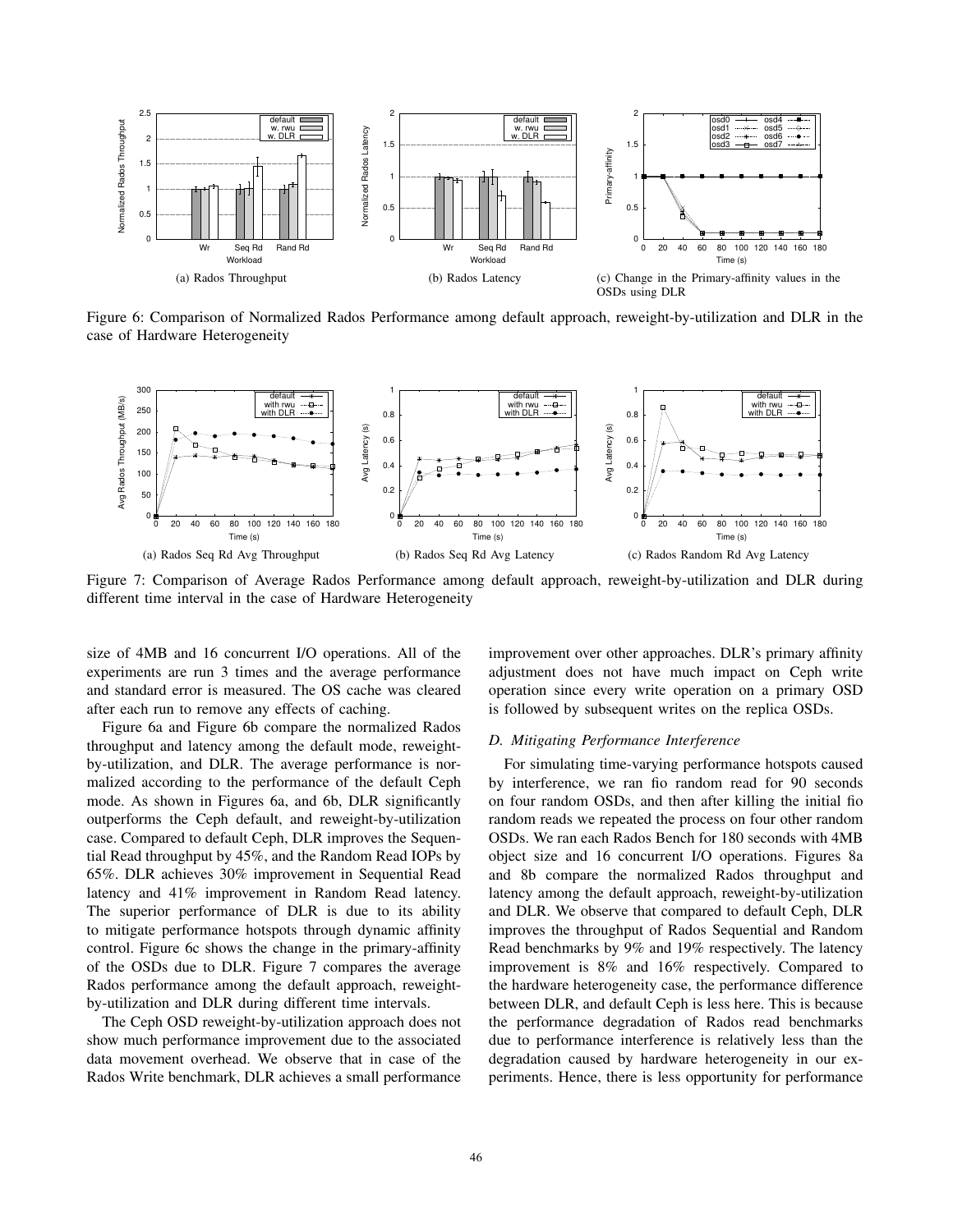

Figure 8: Comparison of Normalized Rados Performance among default approach, reweight-by-utilization and DLR in the case of Performance Interference



Figure 9: Comparison of Average Rados Performance among default approach, reweight-by-utilization and DLR during different time interval in the case of Performance Interference



(a) Rados Sequential Read Throughput(b) Rados Sequential Read Latency in(c) Rados Sequential Read Throughput(d) Rados Sequential Read Latency in in Hardware Heterogeneity Hardware Heterogeneity in Performance Interference Performance Interference

Figure 10: Comparison of Average Rados Sequential Read Performance among default approach, reweight-by-utilization and DLR over different object sizes in the case of Hardware Heterogeneity and Performance Interference

improvement by DLR. We also observe that OSD reweightby-utilization shows much worse performance than the default case, since it incurs frequent data movement overheads in the face of dynamically changing performance hotspots. Figure 8c shows the change in the OSD primary-affinity of the OSDs due to DLR. In this case, the primary-affinity of the OSDs suffering from background interference decreases in steps and then increases at the end of interference. Figure 9 compares the average Rados performance among the default approach, reweight-by-utilization and DLR.

### *E. Evaluation with Various Object Sizes*

Figure 10 compares Rados sequential read throughput, and latency achieved by the default approach, reweight-byutilization and DLR over different object sizes in the case of hardware heterogeneity and performance interference. Similar to [10], we observe that the throughput was low for smaller object sizes, which is a common scenario for storage systems. The bandwidth reaches the network limit for medium sized objects, and when the object size is larger than a saturation point, throughput drops and the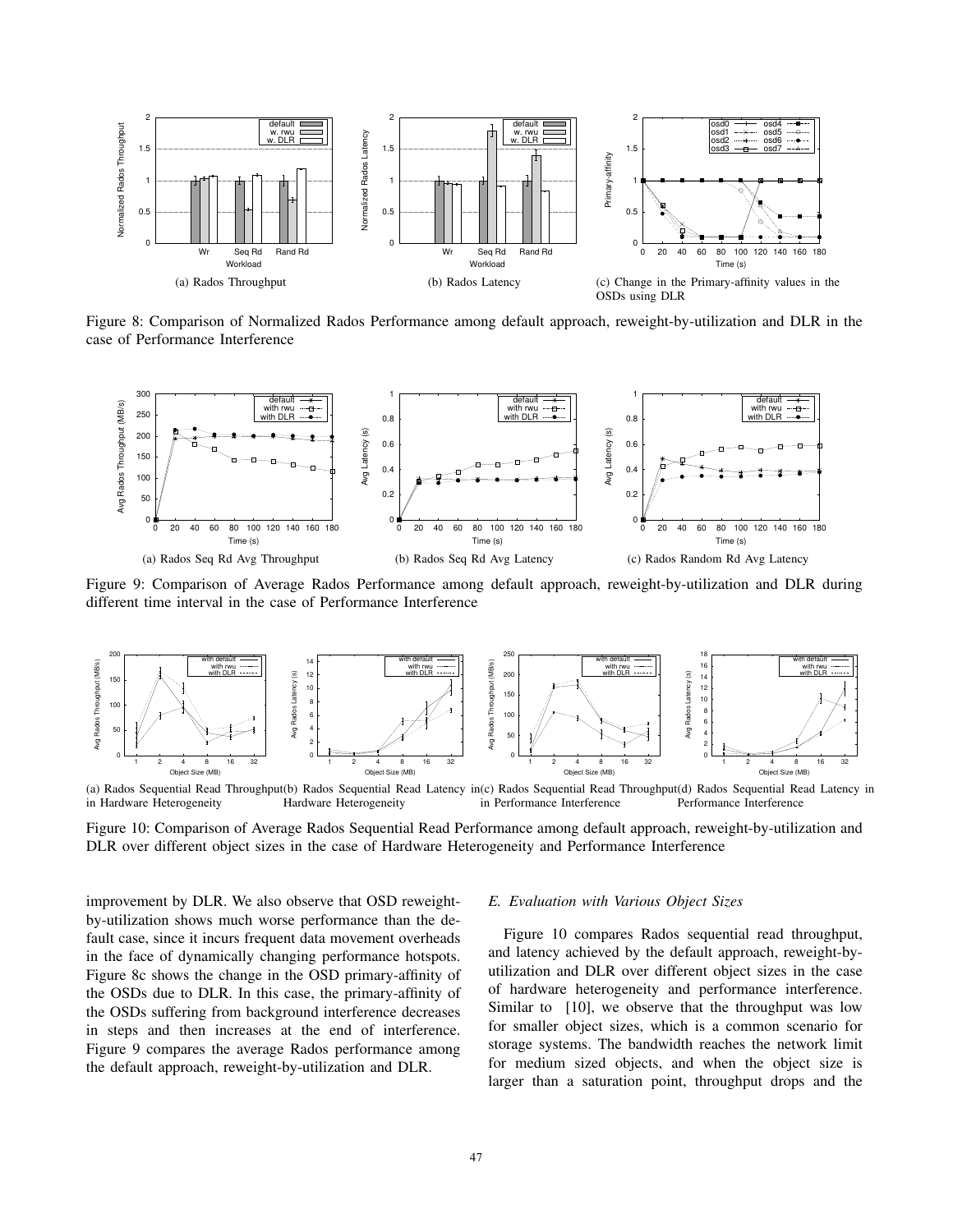

Figure 11: Performance Overhead Breakdown of DLR

latency increases drastically. In all of the scenarios, DLR outperforms the default Ceph and reweight-by-utilization approach. We got similar performance improvements when we experimented with other Rados benchmarks, and with various thread counts with fixed object size.

## *F. Overhead Analysis of DLR*

Figure 11 shows the runtime of the Performance Monitor, and Affinity Controller of DLR in our testbed. We observe that the total time taken by the components is minimal, and significantly less than the control interval of 20 seconds. Since the Performance Monitor can collect the %iowait values of the OSDs in parallel, the overhead of performance monitoring will be negligible even for large clusters. The Affinity Controller also has minimal overhead since changing primary affinity only requires an update on the OSD map and unlike the OSD reweight-by-utilization technique, it does not involve data movement among the OSDs.

## VI. RELATED WORK

There are several studies focusing on mitigating the impact of hardware heterogeneity, and performance interference in the Cloud environment. In [6, 8] heterogeneity aware workload placement strategies were proposed to greedily place tenant jobs onto good performing VMs. Harmony [22], is a heterogeneity-aware framework that dynamically adjusts the number of machines to achieve a balance between energy savings and scheduling delay, while considering the reconfiguration cost. Lee et al. [12] proposed a system architecture to allocate resource in a cost-effective manner, and discussed a scheduling scheme that provides good performance and fairness simultaneously in heterogeneous cluster, by adopting progress share as a share metric. Paragon [7] proposes an online and scalable data center scheduler that is heterogeneity and interferenceaware. It uses collaborative filtering techniques to classify incoming workload and then greedily schedules the applications minimizing interference and maximizing server utilization. Bu et al. [5] also considered data locality in their interference aware task scheduler. In contrast to these works, we focus mitigating the performance hotspots caused by hardware heterogeneity and performance interference in the Cloud storage clusters.

Several other studies have proposed different solutions on improving performance by balancing storage loads in a cloud or data center, mostly in the context of achieving faulttolerance through data replication, e.g. Hadoop Distributed File System (HDFS), Google File System (GFS) [9], DepSky storage system [4], etc. In the context of Microsoft Azure and Amazon S3, CosTLO [21] presented the efficacy of using request duplication in coping with performance variability. In contrast to these works, our approach does not rely on redundant requests and is complementary to the above.

In a recent effort, Suresh et al. [16] propose to reduce latencies in cloud data store by adaptively selecting one out of multiple replica servers to serve a request based on a continuous stream of in-band feedback about a server's load. However, such approach is only suitable for low-latency data stores (e.g key-value store) where the service times of individual requests are small enough so that sufficient feedback can be collected to accurately rank the replica servers in the face of performance fluctuations, and changing system dynamics. However, large-scale cloud storage systems such as object-based storage have to deal with a wide range of data object sizes, and correspondingly varying service times. In this paper, we propose to dynamically adjust the load serving ratio of storage servers based on the system-level performance feedback from the storage cluster. We leverage the fact that system-level performance metrics such %iowait is highly correlated with the performance of storage nodes, and at the same time such metrics can be collected quickly irrespective of individual request service times.

In [17], Wang et al. presented file and block I/O performance and scalability evaluation of Ceph for scientific high-performance computing (HPC) environments. Through systematic experiments and tuning efforts, they observed that Ceph can perform close to 70% of raw hardware bandwidth at object level and about 62% of at file system level. Gudu et al. [10] presented a multidimensional scalability evaluation of Ceph with the aim to achieve better understanding of how each dimension (number of OSDs, number of clients, object size) affects performance. In contrast to these works, this paper focuses on improving the performance of a Ceph cluster in the presence of performance hotspots through dynamic load redistribution. To the best of our knowledge, this is one of the first works to address the issue of performance hotspots in a Ceph cluster.

## VII. CONCLUSIONS AND FUTURE WORK

In this paper, we presented a dynamic load redistribution technique to tame the performance hotspots caused by hardware heterogeneity and performance interference in cloud storage. The proposed technique periodically adjusts the load serving ratios of storage nodes according to a dynamic affinity control algorithm. We implemented the proposed technique in Ceph, an open source software-defined storage system, and evaluated its performance on NSFCloud's